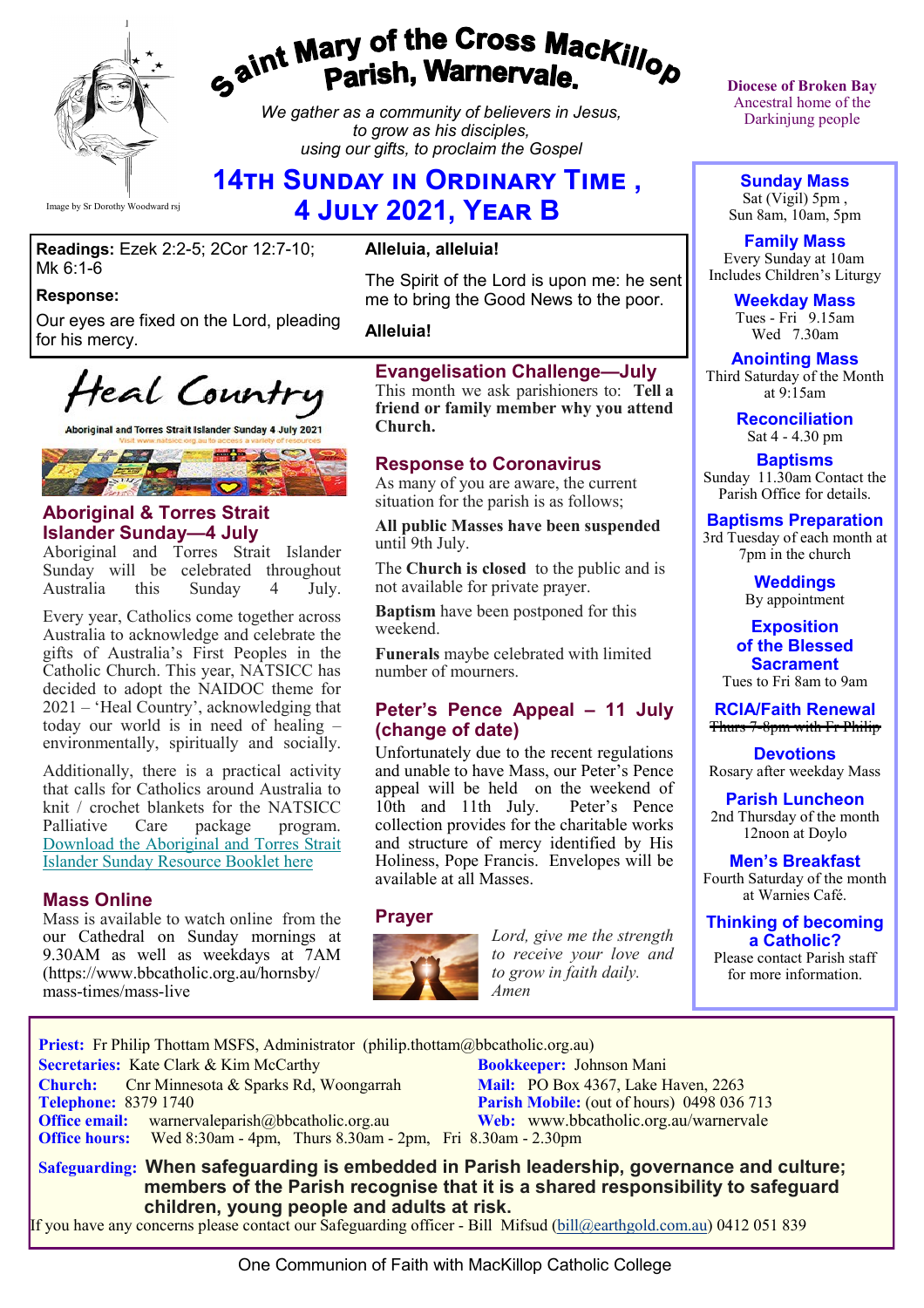### **Funeral**

This week we held a funeral to celebrate the life of George Radacic. Prayers and thoughts are with George's family.



### **Social Justice**

#### **NAIDOC Week**

NAIDOC Week is celebrated in Australia from 4 to 11 July 2021. What is NAIDOC? The word stands for National Aboriginal and Islanders Day Observance Committee. Its purpose is to raise awareness in the wider community of the status and treatment of Aboriginal and Torres Strait Islander Australians. It is an opportunity for all of us to come together, within the limits of our lockdown, to celebrate the rich history, diverse cultures and achievements of Aboriginal and Torres Strait Islander peoples as the oldest continuing cultures on the planet.

This year's theme, *Heal Country,* calls for all of us to continue to seek greater protections for our lands, our waters, our sacred sites and our cultural heritage from exploitation, desecration, and destruction. Country that is more than a place and inherent to our identity. Country that we speak about like a person, sustaining our lives in every aspect – spiritually, physically, emotionally, socially, and culturally.

NAIDOC 2021 invites us as a nation to embrace First Nations' cultural knowledge and understanding of Country as part of Australia's national heritage and equally respect the culture and values of Aboriginal peoples and Torres Strait Islanders as they do the culture and values of all Australians.

We acknowledge that we are united in a fight to save God's creation, and we fight it together. It would be good to combine the knowledge of First Australians with the technology borne of Western culture to ensure that future generations shall have the opportunity to experience the gifts of God's creation as intended.

**If you wish to come to our meetings please email Chris Firmstone on chrisfirmstone@gmail.com.**



*Social Justice Committee*  holic Social Jus *Warnervale Catholic Church*  **[www.marymackillopsocialjustice.wordp](http://www.marymackillopsocialjustice.wordpress.com) ress[.com](http://www.marymackillopsocialjustice.wordpress.com)**

#### **Information Seminar—Wills, Enduring Guardianship and Powers of Attorney**

A free seminar as a community service at The Light of Christ Centre, Waitara, featuring an expert legal advisor to answer your questions about Wills and Elder Law topics.

**Who should attend?** Anyone thinking about writing or updating their Will, or wishes to gain a better understanding about Estate planning, Enduring Guardianship or Powers of Attorney.

**Representatives from the Diocese of Broken Bay** Bequest program will also make a short presentation about the pastoral nature of Wills, the good works of the Catholic community locally, and how to include a gift in your Will to support your parish and vital ministries of the Diocese.

**Event Details:**

**Date: Saturday 17th July**

**Time:2pm—3pm**

**Venue: The Light of Christ Centre, Yardley Av, Waitara Register: www.trybooking.com/ BPNGJ or Email David Armstrong at David.armstrong@bbcatholic.org.au. Position Vacant**

### **School Holidays**

The parish office will operate on varied hours. Please leave a message if unattended and we will get back to you. For anything urgent please call the parish mobile (0498 026 713). The gates to the Parish/College site will be locked at about 6pm most afternoon. For any security concerns please ring the parish mobile or Knightguard Protection (1300 655 009)

### **Return and Earn Help Needed** We need an extra person to back up once a month please call Steve 0427 401 666 for more information. Perhaps you and a friend could help.

*Please remember containers to be empty of liquid; not crushed or broken; and must display 10c refund logo for scan-*

> return  $(000)$

*ning. Please place glass in the crates provided.* 

*Thank you* for your support!

#### **This Week**

**Monday 5 July St Anthony** 9:15am Communion Service

**Tuesday 6 July St Maria Goretti** 9:15am Mass

**Wednesday 7 July** 7:30am Mass 9:15am Mass

**Thursday 8 July** 9:15am Mass

**Friday 9 July** 9:15am Mass

**Saturday 10 July** 4pm Reconciliation 5pm Mass

**Sunday 11 July** 8am Mass 10am Mass 5pm Mass

#### **Romans Scripture Study Postponed**

 Unfortunately the Romans study is postponed until further notice.

The Office of the Bishop has a fulltime Personal Assistant to the Vicar General role vacant. The position is based at the Dioceses head office in Pennant Hills.

For more details please contact recruitment@bbcatholic.org.au.

### **Coronavirus restrictions**



**All public Masses have been suspended** until 9th July.

The **Church is closed** to the public and is not available for private prayer.

**Baptism** have been postponed for this weekend.

**Funerals** maybe celebrated with limited number of mourners.

Please remember our sick: Leonie McCarthy, Terence McBride, Allan Curtis, Jim Swanson, Finn McConnon, Jean Ganly, Justin Lonergan, Cara De Guzman, Olga White, Neville White, Kaysen Jill, Tracey Mulheron, Dallas Reichal.

Deceased/Anniversary: George Radacic, Alekutty Joseph, Joseph Buhagier, Therese Ann Hardman, Richard Murphy, Sira Raveane, Maryanne Xuerub, Wendy McLean, Lina Phillips, Charles Firmstone, Emilio Nacua snr.

Mass Intentions: Brandi & Jessica Lozario, Peter Walsh, Frank Walsh, George & Helen Pantazopoulos, Dulce Gica, Frank Filciotto, Leanne Portman, Maria & Edward, Anna Ison, John & Julia Christian.

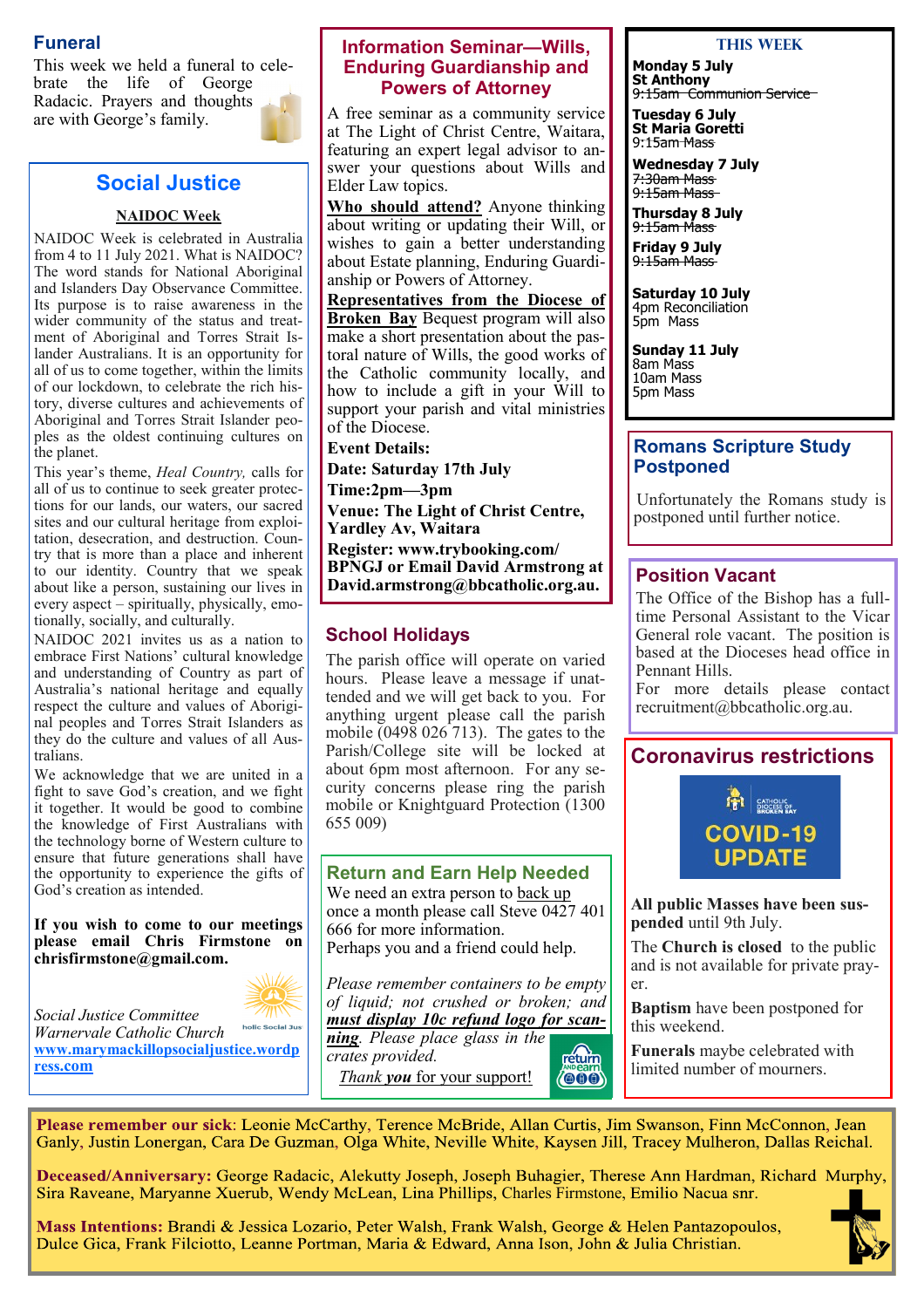# **14th Sunday in Ordinary Time—Year B**

# **First Reading Ezekiel 2:2-5**

# The people are rebellious; they shall know there will be a prophet in their midst.

The spirit came into me and made me stand up, and I heard the Lord speaking to me. He said, 'Son of man, I am sending you to the Israelites, to the rebels who have turned against me. Till now they and their ancestors have been in revolt against me. The sons are defiant and obstinate; I am sending you to them, to say, "The Lord says this." Whether they listen or not, this set of rebels shall know there is a prophet among them.'

The word of the Lord.

# **Responsorial Psalm Ps 122. R.v 2**

R: Our eyes are fixed on the Lord, Pleading for his mercy.

- 1. To you have I lifted up my eyes, you who dwell in the heavens: my eyes, like the eyes of the slaves on the hand of their lords. R
- 2. Like the eyes of a servant on the hand of her mistress, so our eyes are on the Lord our God till he show us mercy.
- 3. Have mercy on us, Lord, have mercy. We are filled with contempt. Indeed all too full in our soul with the scorn of the rich, with the proud man's disdain. R

# **Second Reading St Paul to the Corinthians 12:7-10**

# I will glory in my infirmities so that the power of Christ may dwell in me.

In view of the extraordinary nature of these revelations, to stop me from getting to proud I was given a thorn in the flesh, an angel of Satan to beat me and stop me from getting too proud! About this ting, I have pleaded with the Lord three times for it to leave me, but he has said, 'My grace is enough for you; my power is at its best in weakness.' So I shall be very happy to make my weaknesses my special boast so that the power of Christ may stay over me, and that is why I am quite content with the weaknesses, and with insults, hardships, persecutions, and the agonies I go through for Christ's sake. For it is when I am weak that I am strong.

The word of the Lord.